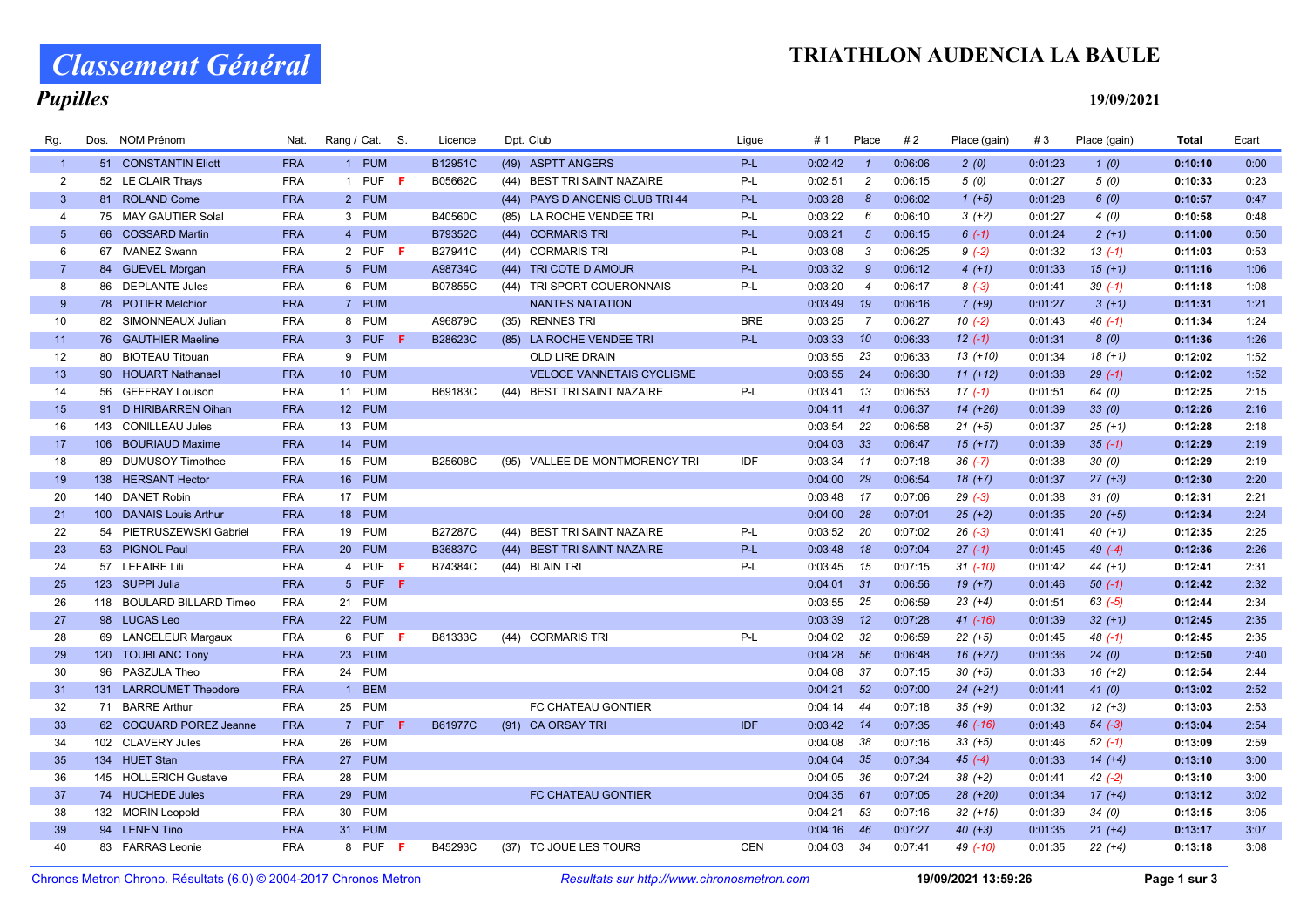### TRIATHLON AUDENCIA LA BAULE

# Classement Général

## **Pupilles**

19/09/2021

| Rg. |     | Dos. NOM Prénom            | Nat.       | Rang / Cat. S.  |     | Licence | Dpt. Club                             | Ligue      | #1      | Place     | #2      | Place (gain) | #3      | Place (gain) | <b>Total</b> | Ecart |
|-----|-----|----------------------------|------------|-----------------|-----|---------|---------------------------------------|------------|---------|-----------|---------|--------------|---------|--------------|--------------|-------|
| 41  |     | 58 RAVARD Leon             | <b>FRA</b> | 32 PUM          |     |         | <b>BMX CLUB VALLET</b>                |            | 0:04:41 | 66        | 0:06:57 | $20(+26)$    | 0:01:41 | $43(-1)$     | 0:13:19      | 3:09  |
| 42  |     | 101 RAZAFINDRAZAKA Gabriel | <b>FRA</b> | 33 PUM          |     |         |                                       |            | 0:04:15 | 45        | 0:07:32 | 43 (0)       | 0:01:35 | $19 (+3)$    | 0:13:21      | 3:11  |
| 43  |     | 92 MONGODIN Chloe          | <b>FRA</b> | 9 PUF           | -F. |         |                                       |            | 0:03:54 | 21        | 0:07:49 | $52$ $(-21)$ | 0:01:40 | $36(-1)$     | 0:13:22      | 3:12  |
| 44  |     | 55 VINCE Alix              | <b>FRA</b> | 34 PUM          |     | B59727C | <b>BEST TRI SAINT NAZAIRE</b><br>(44) | P-L        | 0:04:12 | - 43      | 0:07:42 | $50( -5)$    | 0:01:31 | $10(+4)$     | 0:13:24      | 3:14  |
| 45  |     | 70 AMBERNY Florian         | <b>FRA</b> | 35 PUM          |     |         | ECOLE DEPARTEMENTALE DE TRI           |            | 0:04:20 | 49        | 0:07:16 | $34 (+12)$   | 0:01:49 | $58 (-8)$    | 0:13:25      | 3:15  |
| 46  |     | 105 CONAN Lounys           | <b>FRA</b> | 36 PUM          |     |         |                                       |            | 0:04:01 | 30        | 0:07:57 | 56 (-19)     | 0:01:30 | $7 (+3)$     | 0:13:28      | 3:18  |
| 47  |     | 61 NEULAS Alicia           | <b>FRA</b> | <b>10 PUF</b>   | -F  | B59543C | (91) CA ORSAY TRI                     | <b>IDF</b> | 0:03:46 | <b>16</b> | 0:07:46 | $51$ $(-20)$ | 0:01:57 | $74$ (-11)   | 0:13:28      | 3:18  |
| 48  |     | 141 OULD AOUDIA Valentin   | <b>FRA</b> | 37 PUM          |     |         |                                       |            | 0:04:10 | 40        | 0:07:51 | $53$ (-11)   | 0:01:35 | $23(+3)$     | 0:13:36      | 3:26  |
| 49  |     | 60 ROBERT Mahe             | <b>FRA</b> | 38 PUM          |     | B39933C | (18) BOURGES TRI                      | <b>CEN</b> | 0:04:30 | 57        | 0:07:23 | $37 (+11)$   | 0:01:45 | $47 (-3)$    | 0:13:37      | 3:27  |
| 50  |     | 63 BOLZER Constance        | <b>FRA</b> | 11 PUF <b>F</b> |     |         | (35) CESSON SEVIGNE TRI               | <b>BRE</b> | 0:04:20 | 50        | 0:07:33 | $44 (+3)$    | 0:01:50 | $60 (-3)$    | 0:13:42      | 3:32  |
| 51  |     | 73 CALVE Jeanne            | <b>FRA</b> | 12 PUF $F$      |     |         | FC CHATEAU GONTIER                    |            | 0:04:20 | 51        | 0:07:39 | $47 (+1)$    | 0:01:51 | $62 (-1)$    | 0:13:49      | 3:39  |
| 52  |     | 112 MARTIN Liam            | <b>FRA</b> | 39 PUM          |     |         |                                       |            | 0:04:42 | 67        | 0:07:25 | $39 (+15)$   | 0:01:51 | 61(0)        | 0:13:57      | 3:47  |
| 53  |     | 142 TIBERGHIEN Leonard     | <b>FRA</b> | 40 PUM          |     |         |                                       |            | 0:03:57 | 26        | 0:08:37 | $71(-31)$    | 0:01:32 | $11 (+4)$    | 0:14:04      | 3:54  |
| 54  |     | 68 VASLET Louise           | <b>FRA</b> | 13 PUF <b>F</b> |     | B60396C | (44) CORMARIS TRI                     | P-L        | 0:04:33 | 59        | 0:07:55 | $55 (+4)$    | 0:01:42 | $45 (+1)$    | 0:14:09      | 3:59  |
| 55  |     | 115 GOULARD Eliott         | <b>FRA</b> | 41 PUM          |     |         |                                       |            | 0:04:46 | 72        | 0:07:41 | 48 (+18)     | 0:01:46 | $51(-1)$     | 0:14:12      | 4:02  |
| 56  |     | 93 LE VELLY Elouan         | <b>FRA</b> | 42 PUM          |     |         |                                       |            | 0:04:09 | 39        | 0:08:27 | 67 (-19)     | 0:01:37 | $26 (+2)$    | 0:14:12      | 4:02  |
| 57  |     | 72 DUPIN Marceau           | <b>FRA</b> | 43 PUM          |     |         | FC CHATEAU GONTIER                    |            | 0:04:11 | 42        | 0:08:13 | $63$ $(-11)$ | 0:01:49 | $57(-4)$     | 0:14:12      | 4:02  |
| 58  |     | 111 GARDIEN BRUSCO Louca   | <b>FRA</b> | 44 PUM          |     |         |                                       |            | 0:04:35 | 62        | 0:08:06 | $59 (+2)$    | 0:01:38 | $28 (+2)$    | 0:14:17      | 4:07  |
| 59  |     | 104 MENANTEAU Victoria     | <b>FRA</b> | 14 PUF <b>F</b> |     |         |                                       |            | 0:03:58 | 27        | 0:08:32 | 70 (-29)     | 0:01:57 | $73(-3)$     | 0:14:27      | 4:17  |
| 60  | 107 | <b>BARRE Simon</b>         | <b>FRA</b> | 45 PUM          |     |         |                                       |            | 0:04:45 | 71        | 0:07:54 | 54 (+12)     | 0:01:56 | $71(-1)$     | 0:14:34      | 4:24  |
| 61  |     | 144 CHESNEAU Gaspard       | <b>FRA</b> | 46 PUM          |     |         |                                       |            | 0:04:41 | 65        | 0:08:02 | $57 (+4)$    | 0:01:59 | 78 (0)       | 0:14:40      | 4:30  |
| 62  | 59  | <b>JOUIS Loris</b>         | <b>FRA</b> | 47 PUM          |     |         | <b>BMX CLUB VALLET</b>                |            | 0:05:22 | 82        | 0:07:30 | 42 (+19)     | 0:01:49 | $55 (+1)$    | 0:14:40      | 4:30  |
| 63  |     | 109 AUMON Jules            | <b>FRA</b> | 48 PUM          |     |         |                                       |            | 0:04:51 | 74        | 0:08:04 | 58 (+10)     | 0:01:49 | $56 (+1)$    | 0:14:43      | 4:33  |
| 64  | 117 | <b>REMARS Bastien</b>      | <b>FRA</b> | 49 PUM          |     |         |                                       |            | 0:04:34 | 60        | 0:08:14 | $64 (-2)$    | 0:02:02 | $79(-2)$     | 0:14:49      | 4:39  |
| 65  |     | 127 CHATELIER Mathilde     | <b>FRA</b> | 15 PUF F        |     |         |                                       |            | 0:04:53 | 75        | 0:08:06 | $60 (+10)$   | 0:01:52 | 65(0)        | 0:14:50      | 4:40  |
| 66  |     | 103 GOISBAULT Marius       | <b>FRA</b> | 50 PUM          |     |         |                                       |            | 0:04:36 | 63        | 0:08:23 | $66 (-3)$    | 0:01:55 | 69 (0)       | 0:14:53      | 4:43  |
| 67  |     | 88 TIZON Pierre            | <b>FRA</b> | 51 PUM          |     |         | <b>USMM NATATION</b>                  |            | 0:04:32 | 58        | 0:08:42 | $73$ $(-12)$ | 0:01:40 | $38 (+3)$    | 0:14:54      | 4:44  |
| 68  | 121 | JOUANICOU Ethan            | <b>FRA</b> | 52 PUM          |     |         |                                       |            | 0:04:48 | 73        | 0:08:13 | $62 (+6)$    | 0:01:56 | $72( -1)$    | 0:14:56      | 4:46  |
| 69  |     | 114 TIGNON Elisa           | <b>FRA</b> | 16 PUF F        |     |         |                                       |            | 0:05:06 | 78        | 0:08:20 | $65 (+5)$    | 0:01:31 | $9 (+4)$     | 0:14:56      | 4:46  |
| 70  |     | 129 BAUGAS Gaspard         | <b>FRA</b> | 53 PUM          |     |         |                                       |            | 0:04:22 | 54        | 0:08:41 | $72$ (-14)   | 0:01:55 | $70(-2)$     | 0:14:56      | 4:46  |
| 71  |     | 122 MOUREAU Berenice       | <b>FRA</b> | 17 PUF F        |     |         |                                       |            | 0:04:22 | 55        | 0:08:51 | $75$ $(-14)$ | 0:01:47 | $53(-2)$     | 0:14:58      | 4:48  |
| 72  |     | 87 BARRE Emilien           | <b>FRA</b> | 54 PUM          |     |         | USG FOOTBALL SAINT GREGOIRE           |            | 0:04:58 | 77        | 0:08:29 | $68 (+3)$    | 0:01:40 | $37 (+2)$    | 0:15:07      | 4:57  |
| 73  |     | 85 PAIN Matheo             | <b>FRA</b> | <b>55 PUM</b>   |     | B39565C | (44) TRI COTE D AMOUR                 | P-L        | 0:05:10 | - 79      | 0:08:11 | $61 (+8)$    | 0:02:04 | $80(-2)$     | 0:15:23      | 5:13  |
| 74  |     | 135 ELENA Huet             | <b>FRA</b> | 18 PUF F        |     |         |                                       |            | 0:04:42 | 68        | 0:08:42 | $74(-4)$     | 0:02:04 | $81 (-2)$    | 0:15:28      | 5:18  |
| 75  |     | 108 DEMIAUTTE Arthur       | <b>FRA</b> | <b>56 PUM</b>   |     |         |                                       |            | 0:04:44 | 69        | 0:08:55 | $77(-8)$     | 0:01:52 | $66 (+2)$    | 0:15:29      | 5:19  |
| 76  |     | 97 LAUDOU Juliette         | <b>FRA</b> | 19 PUF <b>F</b> |     |         |                                       |            | 0:04:18 | 47        | 0:09:20 | $81 (-28)$   | 0:01:58 | $77(-1)$     | 0:15:34      | 5:24  |
| 77  |     | 99 GLASSON Julie           | <b>FRA</b> | <b>20 PUF</b>   | -F  |         |                                       |            | 0:04:19 | 48        | 0:09:21 | 82 (-30)     | 0:01:57 | $75 (+1)$    | 0:15:36      | 5:26  |
| 78  |     | 110 SIGUIER Marine         | <b>FRA</b> | 21 PUF <b>F</b> |     |         |                                       |            | 0:04:40 | 64        | 0:08:58 | 78 (-12)     | 0:02:07 | $83(-2)$     | 0:15:44      | 5:34  |
| 79  |     | 125 NAYMAN DUBREIL Noyan   | <b>FRA</b> | 57 PUM          |     |         |                                       |            | 0:05:15 | 80        | 0:08:31 | $69 (+1)$    | 0:02:08 | 84 (0)       | 0:15:53      | 5:43  |
| 80  |     | 133 DURIER Aurelien        | <b>FRA</b> | 58 PUM          |     |         |                                       |            | 0:04:55 | 76        | 0:09:16 | $79(-4)$     | 0:01:58 | 76 (0)       | 0:16:08      | 5:58  |